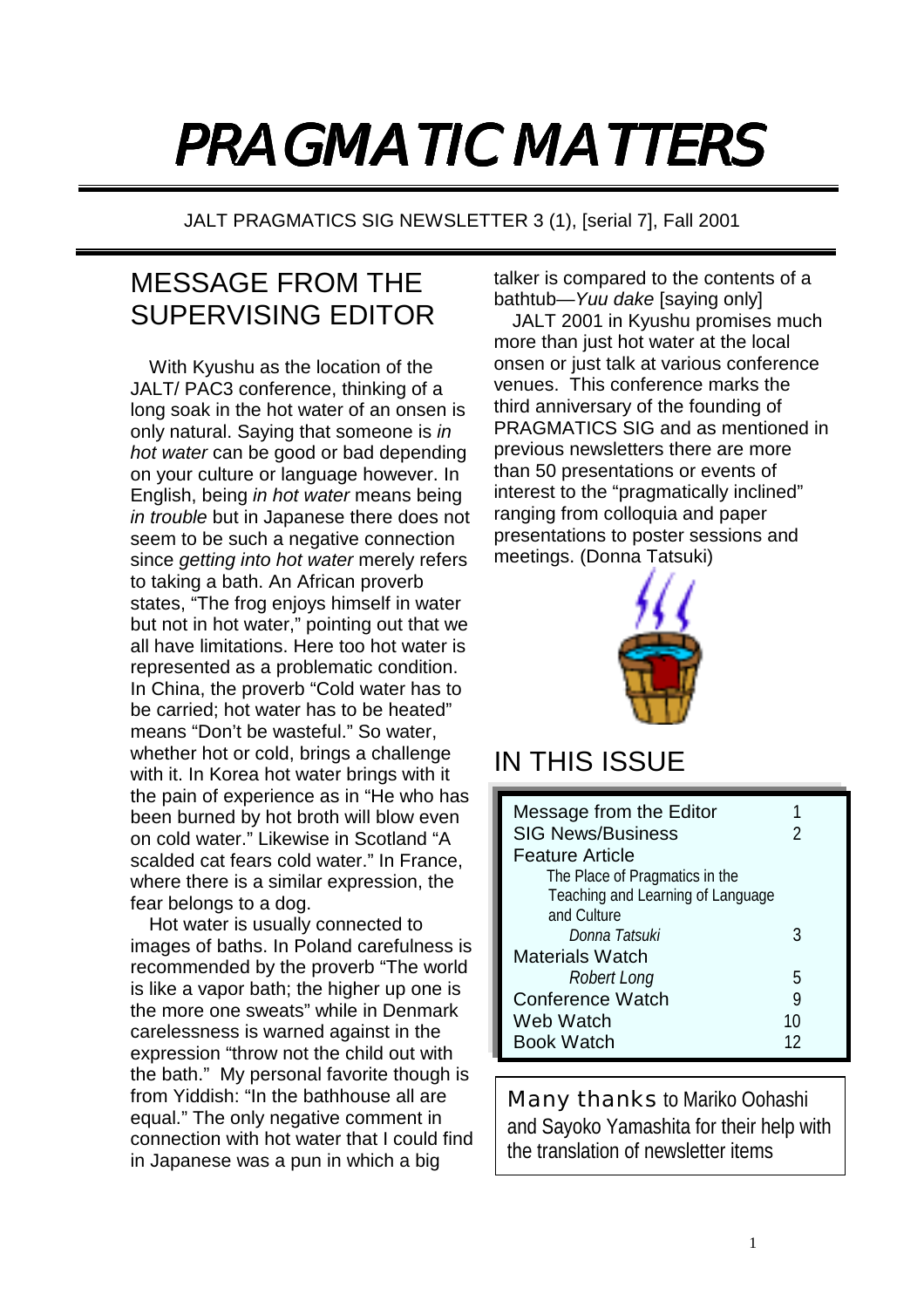## SIG NEWS/BUSINESS

## Call for Nominations

At our SIG Annual Business Meeting during JALT/PAC3 in Kyushu we will have an election of officers to continue the hard work and leadership on behalf of PRAG SIG. Nominations will be accepted from the floor. The SIG has grown to over 70 members thanks to the efforts of the current roster of officers and volunteers. They gladly encourage other willing members in the SIG to step forward and do their part.

Also, a hearty welcome and thanks goes to Bill Hogue who founded and is maintaining our online news group JALTPRAGSIG. He has helped even the most computer illiterate among the officers to use and contribute this valuable SIG resource. Thank you Bill!



## SIGnificant Others Volunteer Staff

Webmaster PRAGSIG Bill Hogue **[whogue@alumni.indiana.edu](mailto:whogue@alumni.indiana.edu)**

**Newsletter Distribution**  Carol Rinnert [rinnert@intl.hiroshima-cu.ac.jp](mailto:rinnert@intl.hiroshima-cu.ac.jp)

**Conference Watch**  Yuri Hosoda [iruy55@mb.infoweb.ne.jp](mailto:iruy55@mb.infoweb.ne.jp)

**People Watch**  Craig Smith [c\\_smith@kufs.ac.jp](mailto:c_smith@kufs.ac.jp)

## Pragmatics SIG Officers

**Coordinator** 

Sayoko Yamashita Tokyo Medical & Dental University Tel/Fax: 03-5283-5861 [yama@tmd.ac.jp](mailto:yama@tmd.ac.jp)

**Program Chair/Deputy Coordinator**  Megumi Kawate-Mierzejewska [mierze@tuj.ac.jp](mailto:mierze@tuj.ac.jp)

**Treasurer**  Mary Christianson [maryjc@neptune.kanazawa-it.ac.jp](mailto:maryjc@neptune.kanazawa-it.ac.jp)

#### **Membership Co-Chairs**

Yuri Kite Canadian Academy 4-1, Koyocho Naka Higashinada-ku Kobe-shi, Hyogo 658-0032 [ykite@gol.com](mailto:ykite@gol.com)

**Publicity Chair**  Donna Fujimoto [donnaf@kobeuc.ac.jp](mailto:donnaf@kobeuc.ac.jp)

**Supervising Editor**  Donna Tatsuki Kobe University of Commerce 8-2-1 Gakuen Nishimachi Nishi-ku Kobe 651- 2197 [tatsuki@kobeuc.ac.jp](mailto:tatsuki@kobeuc.ac.jp)

**Japanese Language Editor**  Megumi Kawate-Mierzejewska [mierze@tuj.ac.jp](mailto:mierze@tuj.ac.jp)

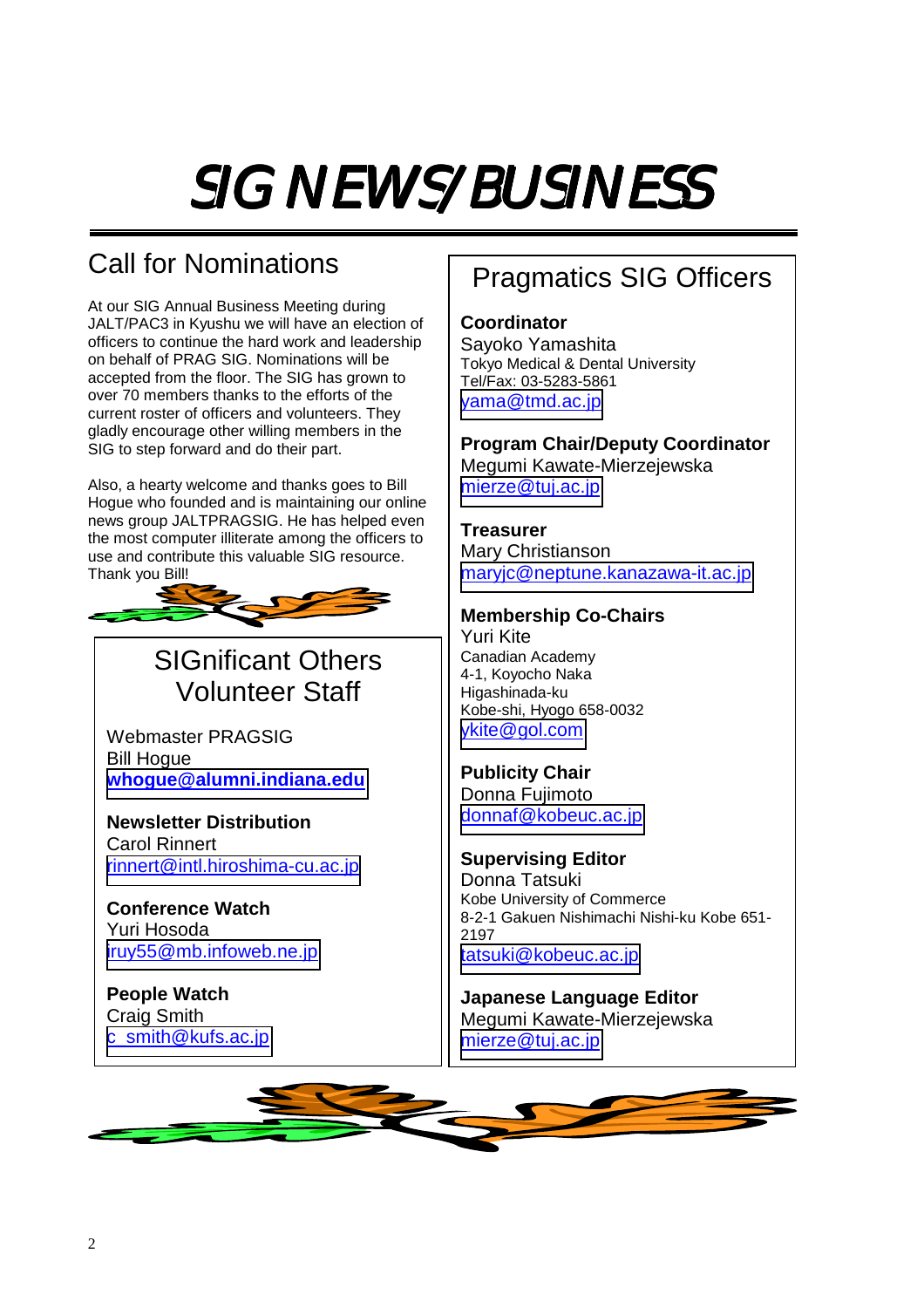# FEATURE ARTICLE

### **The Place of Pragmatics in the Teaching/Learning of Language and Culture**

#### Donna Tatsuki

In order to visualize the place of pragmatics in the teaching of language and culture one must start by defining and locating culture. To do this it is helpful to refer to the pioneering work by Geert Hofstede who looked at the way local culture was a part of and expressed in corporate culture (in this case IBM worldwide). Hofstede (1991) differentiates between culture in the narrow sense of education, art, or literature with culture as viewed in social or cultural anthropology. In this broader view, culture is seen as patterns of thinking, feeling and acting. He visualized the position of culture in the following diagram:



**Figure 1. Three Levels of Uniqueness in Human Mental Programming (adapted from Hofstede 1991 p 6)**

*In* Hofstede's conceptualization, culture straddles the gap between the universal commonalities among all humans and the specific idiosyncrasies that each person displays in their personalities. Although the lines in this diagram are solid, it should be noted that the use of gradient color is symbolic of the overlap and indistinctness of each level.

Hofstede used an onion diagram to illustrate his view of culture as a many-layered concept. At the heart of everything he places *Values*. Values are defined as broad tendencies to prefer certain states to others among dichotomies such as ugly-beautiful, dirty-clean, unnatural-natural, abnormal-normal, paradoxical-logical, irrational-rational, etc. The next layer out is labeled *Rituals*, which stand for collective activities such as greeting, paying respect, social/religious ceremonies, etc. Beyond *Rituals* is the layer labeled *Heroes*, which refers to persons alive or dead, real or imaginary who possess characteristics prized in the culture. According to Hofstede, the cultural purpose of heroes is to provide models for behavior. The final and outermost layer is labeled *Symbols*. It is in this layer that Hofstede places words (language),

gestures, pictures, objects, clothing, hairstyles or other superficial (in his estimation) expressions of culture. Cutting through all of these layers he introduces the notion of *Practice*—the means by which a culture coherently and cohesively inculcates its values at each level of expression.

The word *practice* comes from the same roots as the term used to describe the modern scholarly field of Pragmatics. "Pragmaticus" found in Late Latin and "pragmaticos" in Greek, both mean "being practical" and are used to describe customs, conventions, norms or traditions of behavior. In linguistics, *pragmatics-as-use* looks at ways people use language (and other signs, rituals or symbols) to accomplish communication goals. In addition, *pragmatics-as-effects* includes research into the effects on listeners as well as the effects on those who learn and use a particular language and the cultural views embedded in it. Researchers into pragmatics begin by making observations of language in use and then look for patterns, rituals and connections that lead to understanding of the values that underlie them. The basic unit of analysis is

usually an utterance or speech act. So pragmatists start with what can be directly observed and try to build up a their understanding of how patterns in these observations offer insight into the underlying values. So to summarize, culture is learned human behavior specific to a group in which values are shared and expressed through various practices. These practices depend very heavily (although not exclusively) on language.

A central problem to the study of pragmatics (and culture) is the distinction between what is *desirable* and what is *desired*. *Desirable* refers to how people think that the world ought to be. In this case the norm of behavior is absolute—right/wrong, agree/disagree. On the other hand, *desired* is what people want for themselves. In this case the norm is statistical—



**Figure 2. Hofstede's Onion Diagram (1991, p. 9)**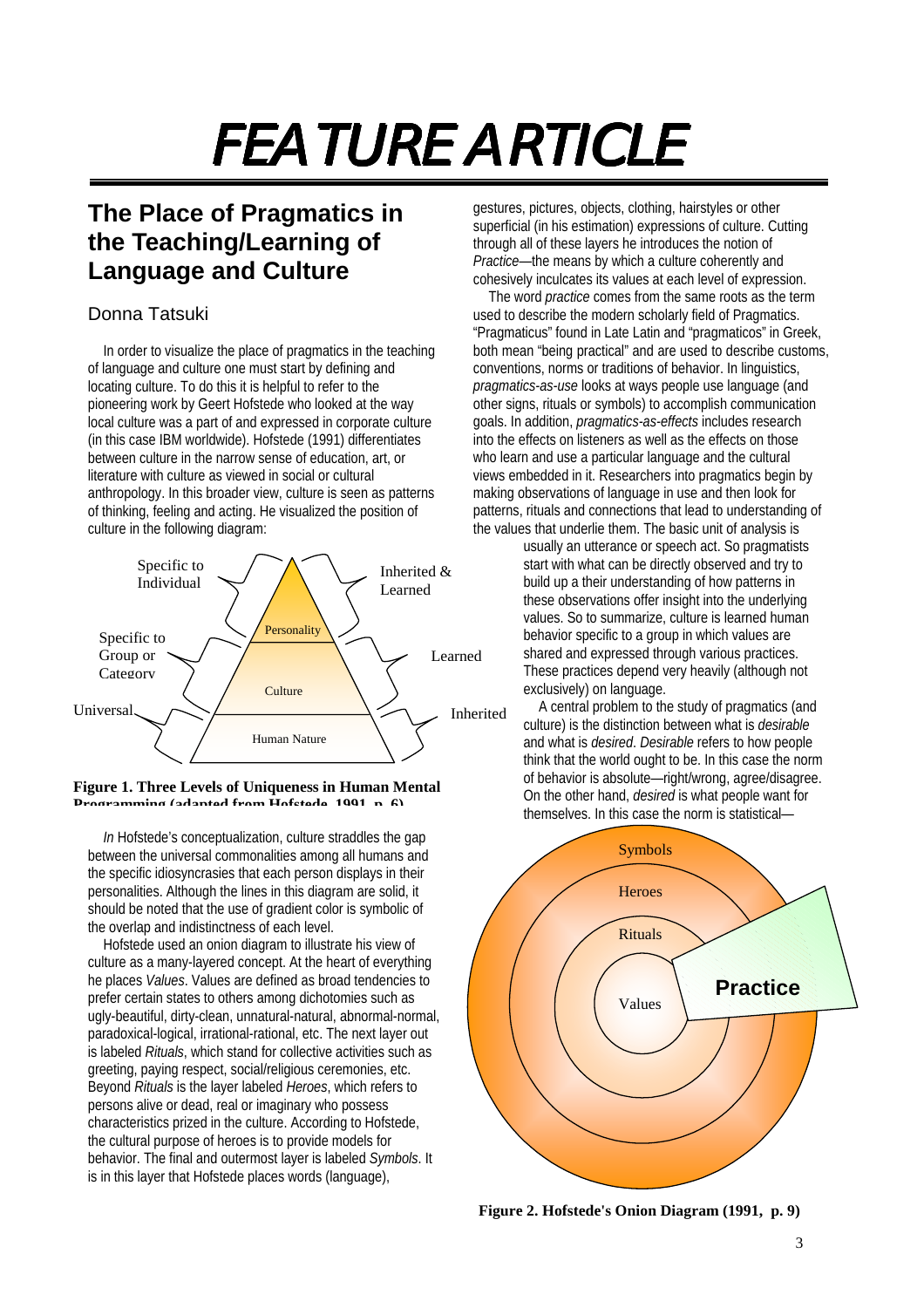based on actual behavior. The gap between *desirable* and *desired* behavior is parallel to some extent with the *competence* and *performance* distinction in that performance of language users (even native speakers) does not exactly match their competence. What we know and what we do is not always the same. Here is an extremely simplistic example. Let's look at a common ritual of greeting:

A: How are you?

B: Fine, thanks [and you] or [How are you]? The question is not seeking information but is rather seeking a solidarity building exchange by sharing the conversational floor. When given a "How are you?" prompt in a data collecting instrument such as a DCT (Discourse Completion Test) this is the likely exchange that will be reported. Such a response corresponds to what is considered to be *desirable* behavior.

However as we all know and have experienced, there are times when B might answer differently:

A: How are you?

B: Well, [here begins a long monologue]. This corresponds to what is *desired*. In this case, speaker B has a need to unload information to the other person even if it violates and expected absolute norm. So, when might this be appropriate? If A and B are intimates (family, close friends) then the question might be interpreted as a true information seeking question since solidarity building can be done in other culturally appropriate ways (through touching, physical nearness, etc.). What is difficult to decide in this case is where to draw the line of who is an "intimate" and who is not. Even among native speakers, there are times when we have started with the ritual, expected the ritual response and were dismayed by getting the long-winded version.

If native speakers get it wrong, imagine the pitfalls that await the language learner. The inclusion of a pragmatics component in language learning raises the awareness of these situations and provides the means and vocabulary to explain the whys and wherefores of appropriate use in an actual context. It also encourages the learner to look for a possible parallel situation his or her own language and cultural context. If a parallel does exist the learner can note where, how and how much they overlap. If the learner finds no obvious parallel in his or her own language, the pragmatic awareness-raising task has offered some models of appropriate use in a context and opportunities for practice. Focusing on a cultural behavior that can be directly observed and then examining the specifics of the context can accomplish all of this.

So where does *desirable* and *desired* fit on Hofstede's triangle (see Figure 3)? Clearly, individual personality types and traits will influence behavior. The influence of personality (in combination with context and other situational factors) may explain variance from what is generally agreed to be culturally desirable. Pragmatics-as-use research strives to clarify which observed (primarily linguistic) behaviors exemplify collective values and which observed behaviors are individual expressions. Pragmatics-as-effect research examines the changes and adaptations that people make as they develop language from childhood to maturity as well as those which

learners make as they use a new language. The direct benefit to language learners is reliable information about language use in defined contexts and the effects of such use.



#### **Figure 3. Desired and Desirable in Relation to Human Behavior**

Now some might argue that culture is much more complex that this and that the key to intercultural training is through simulations in the native language that make people aware of and perhaps adapt their cultural values. Of course this kind of awareness building is valuable and I do not dispute that. So why not just study culture? It has often been said, "Who understands the language understands the world." Note that it does not say, "Who understands the world understands the language." Such a statement is clearly nonsense. It is quite clear that understanding a language is a necessity for ultimately understanding a world (or a culture). In fact some intercultural trainers assume a certain level of target language competence before the intricacies of training and adaptation begin. Furthermore, because language plays such a strong role in constructing reality one can never come even close to understanding the reality of another until one uses the same words to construct similar images. From my own experience of slowly and painfully learning Japanese, I know that with every gain in language use there is a gain in insight, empathy and an ever so subtle change in my own behavior repertoire. Language permeates virtually every aspect of culture and cultural learning. Therefore providing learners with the tools and opportunities for meaningful interaction using the target language is an act of cultural learning. Pragmatics provides the tools, communicative language teaching, the opportunities and the target language, the access for learning a culture.

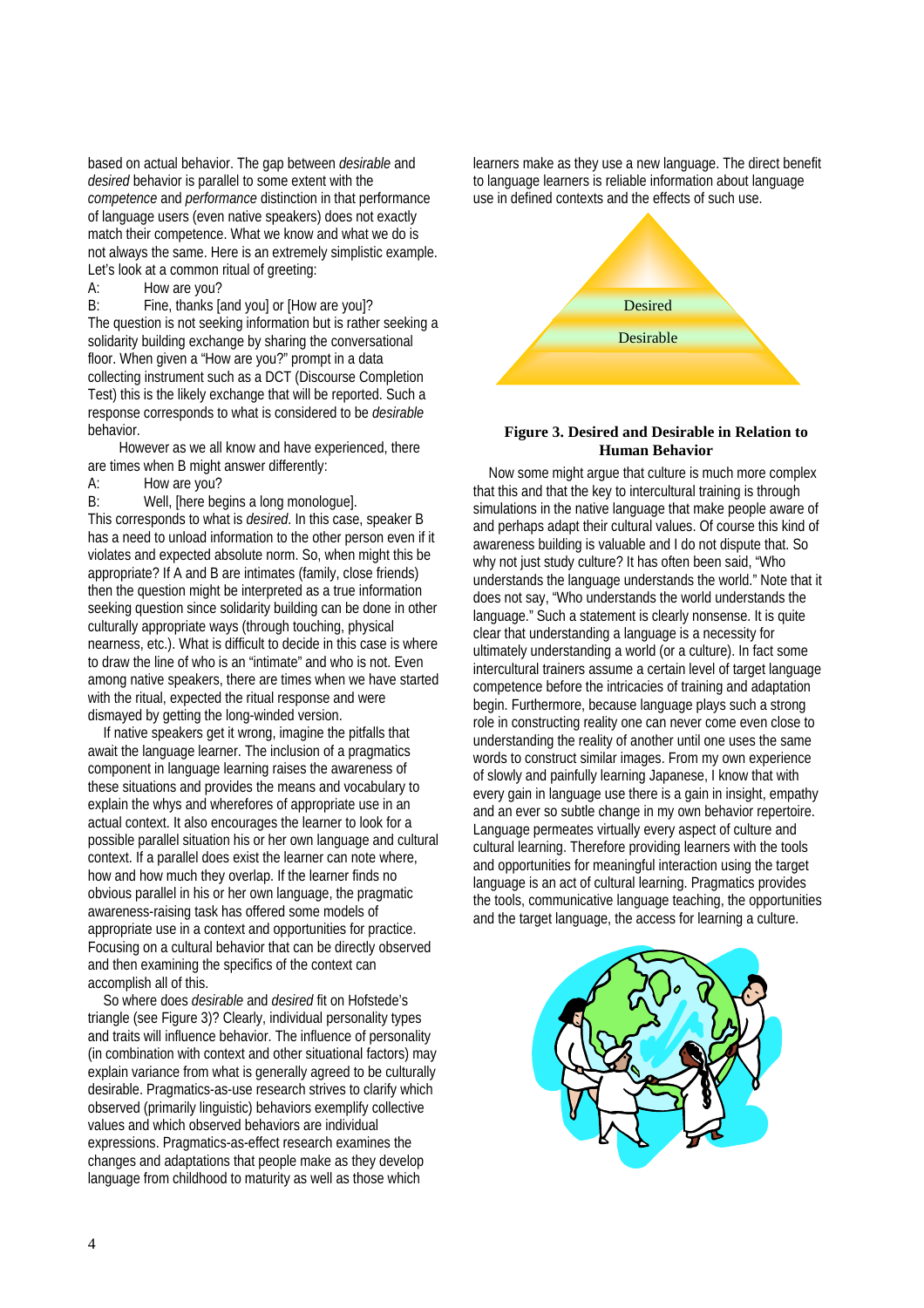## MATERIALS WATCH

### **Pragmatic Tasks with a Purpose**

#### Robert Long

If you are like many teachers, you probably have been using a textbook that relies heavily on situational/grammar routines, along with a few references to functions. Popular textbooks that use this approach include *English Firsthand, Interchange, True Colors, Headway* among others; typical situations include dating, personalities customs, getting around town, movies, and meeting classmates. At first glance this approach seems the most sensible approach to teaching communicative oral English; however, unless one has very motivated students, this approach (especially after the several weeks) tends to fall flat, with teachers initiating most of the routines, and students ending up trying to memorize words and phrases.

 Even in the best of circumstances, it is difficult to make this approach work since it is a collection of unrelated conversational routines and vocabulary with no connection to the speaker's own identity and context. Language is tied to context and to identity, taking away these two crucial elements leaves students with only a very superficial knowledge of English structures. A second issue relates to the tendency of some teachers to believe that their students are becoming more fluent if they master more grammar and conversational role plays. Knowledge of English, however, does not lead to interactive competency. Since language involves emotions, communication breakdowns can easily occur when a speaker is being persuaded, pressured, or annoyed.

 In short, I found that the act of rehearsing communication tends to be superficial, and predictable since the only motivation to speak is to receive a grade. When language instruction and textbooks ignore the importance that one's emotions and identity has on communication, students will have difficulty being motivated. Stepping Out with Strategic Interactions

 Back in 1998 I first began using Robert DiPietro's strategic interactions (SI), since it provided students with an agenda and motivation to speak. The motivation to speak (just as it is in real life) comes from trying to solve problems, interact and form relationships, and to project one's own identity and views. The procedure for SI has three stages: (a) the rehearsal stage where participants discuss and negotiate the problem-solving strategies and discuss which functional expressions are applicable to given situation, (b) the performance stage in which students perform the scenario in front of participants, and (c) the debriefing stage, a time in which students (and the teacher) will discuss their reactions to the scenario and whether or not their responses were appropriate and accurate. The principle aim of strategic interactions (SI) is to develop student confidence, fluency, linguistic accuracy, and pragmatic competency. Students are cast in various contexts in which they are reacting to questions, comments, observations, opinions, invitations, problems, and conflicts. DiPietro writes that strategic interactions are more than a glorified role play insofar that they are open-ended allowing teachers to explore differences in language and outcomes; furthermore, they can be episodic,

covering two or more events. Second, not only is there a shared context, but also the participants have their own agendas and identities that are linked to the real world. Scenarios can be grouporiented, multiple-roled, data-based, and open-ended (below).

#### Situation 6: Won't Gain Weight?

Role A - for the subject (an employee at a bakery You are working at a small bakery in a large shopping center. The boss told you that you would get a special bonus if all the items sold out three days in a row. Thanks to your effort, all the items sold out the last two days. By the way, low-calorie cakes are one of this bakery's specialities, which is in the newspaper advertisements. You sold the entire supply for today except a couple of fattening ones. It is freezing and snowy outside there have been a few customers around. It's 20:50, and the closing time is 21:00. You are about to tell the boss honestly that you have to give up the bonus because of the bad weather. Someone is coming in. Prepare yourself to sell the unsold cakes.

#### Improving DiPietro's Strategic Interactions

As you might imagine, many students, especially at lower levels, would have a difficult time with this particular sceneario. A further problem, that I encountered early on, was that students could not relate to the particular situation, or found finish their scenarios too quickly. There was also no means of assessing what most students actually did in most classes with 25 or more students. In addition to this, there was a simply a lack of variety to the tasks and activities, so many students would easily get bored. To solve these particular problems, I decided to use five pragmatic tasks before presenting students with a particular scenario.

| Written<br><b>Discourse</b><br><b>Completion Tasks</b>         | any pragmatics measures that oblige examinees to (a)<br>read a written situation description and then (b) write<br>what they would say next in the situation.                                                                                     |
|----------------------------------------------------------------|---------------------------------------------------------------------------------------------------------------------------------------------------------------------------------------------------------------------------------------------------|
| Multiple-choice<br><b>Discourse</b><br><b>Completion Tasks</b> | any pragmatic measures that oblige examinees to (a)<br>read a written description then (b) select what they<br>think would be best to say next in the situation from a<br>list of options.                                                        |
| <b>Oral Discourse</b><br><b>Completion Tasks</b>               | any pragmatics measures that oblige examinees to (a)<br>listen to a situation description (typically from a<br>cassette recording) and (b) speak aloud what they<br>would say next in that situation (usually into another<br>cassette recorder). |
| <b>Discourse Role-</b><br><b>Play Tasks</b>                    | any pragmatic measures that oblige the examinees to<br>(a) read a situation description and (b) play a role with<br>another person in the situation.                                                                                              |
| <b>Discourse</b><br>Self-Assessment<br>Tasks                   | any pragmatic measures that oblige examinees to (a)<br>read a situation description and (b) rate their own<br>ability to perform pragmatically in that situation.                                                                                 |

In time, I found it very helpful to sequence activites, starting with easier multiple-choice discourse completion tasks, and discourse self-assessment tasks followed by written discourse completion tasks, before moving on to more open-ended discourse role plays; see tables 1 and 2 for a description of novice and intermediatelevel activities that have proven successful in developing interactive competency. In general, I have students sit in pairs, read through the tasks before deciding on how they would respond to each situation. Afterwards, one student will randomly select situations and initiate the simulation (gambit).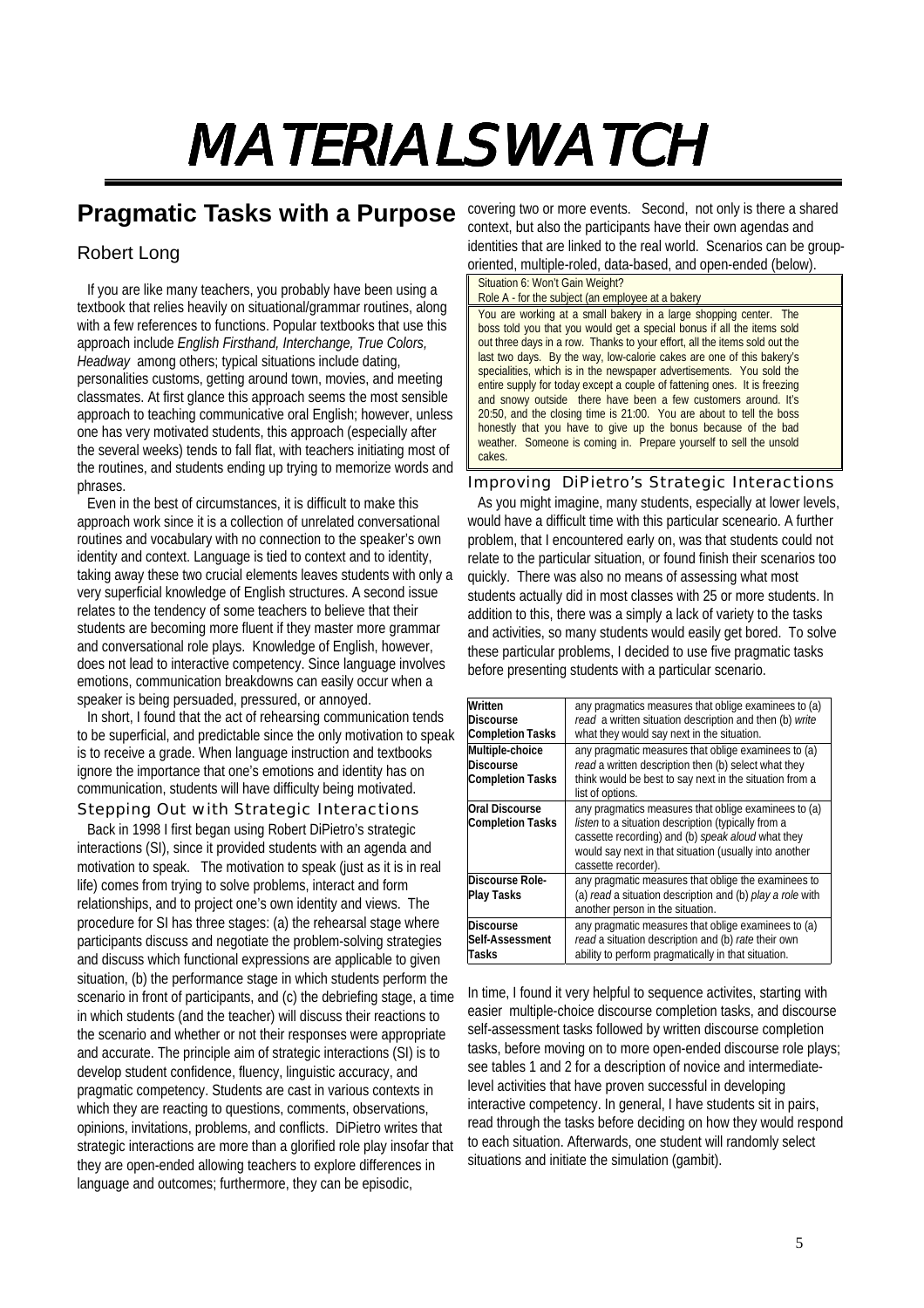| Table 1: Novice-Level Strategic Interactive Tasks |                                                   |                                                                 | You Don't               | Problem-solving:                                 | Issues:                                                          |
|---------------------------------------------------|---------------------------------------------------|-----------------------------------------------------------------|-------------------------|--------------------------------------------------|------------------------------------------------------------------|
| Activity                                          | <b>Competency Procedure</b>                       | Examples                                                        | Say                     | Respond to various                               | -I have always lost at pachinko,                                 |
|                                                   | <b>Orientation: Providing</b>                     | Prompts                                                         | Written                 | complaints, and issues.                          | mahjongg & poker.                                                |
| <b>Better Said</b><br>Multiple-                   | word / phrase level                               | I am interested in rap music.                                   | Discourse<br>Completion | Procedure: Have<br>students read through         | -I don't like learning English; it's<br>too difficult.           |
| choice                                            | information about                                 | -Oh, really--I think it is garbage                              | Task                    | and write down how                               | -I like playing baseball, but our                                |
| Discourse                                         | oneself or interests.                             | myself.                                                         |                         | they would respond to                            | team is really bad.                                              |
| Completion                                        | Procedure: Have                                   | -Wow! I didn't know anyone like                                 |                         | problems. Then in                                | -I have such a busy schedule! I                                  |
| Tasks                                             | students read and                                 | that stuff.                                                     |                         | pairs, with one student                          | wish I had more time.                                            |
|                                                   | mark their responses.                             | -Hmmm--I always wanted to know                                  |                         | giving advice, and the                           | -Do you have ANY free time                                       |
|                                                   | Afterwards, provide<br>answers. Discuss and       | more about it.<br>-Oh--great.                                   |                         | other responding to                              | lately? I don't know what to do.                                 |
|                                                   | have students interact                            |                                                                 |                         | various complaints,                              | -I have no friends here; everyone                                |
|                                                   | with one reading aloud                            |                                                                 |                         | and problems. Change                             | is too busy!                                                     |
|                                                   | the prompts, another                              |                                                                 |                         | partners so students                             |                                                                  |
|                                                   | responding.                                       |                                                                 |                         | can work on fluency.                             |                                                                  |
| I Stand                                           | Orientation:                                      | Role A:                                                         | <b>Face to Face</b>     | Problem-solving:                                 | Situation: Your club captain wants                               |
| Corrected                                         | Correcting                                        | 1. Isn't your name Haga?                                        | Written<br>Discourse    | Respond to situational-<br>based issues.         | the team to have more practice<br>each week--two more hours! How |
| Discourse                                         | misinformation about                              | 2. I heard that you have 6 people                               | Completion              | Procedure: Again,                                | do you respond?                                                  |
| Role-Play                                         | one's background or                               | in your family?                                                 | Task                    | have students read                               | Club Captain: I've been looking                                  |
| Task                                              | history, or in regards to                         | 3. Mr. Long said you like playing                               |                         | and write down how                               | for you. You know, I have been                                   |
|                                                   | location, process.                                | volleyball.<br>4. If I remember correctly, you                  |                         | they would respond                               | thinking that what the team really                               |
|                                                   | Procedure: Have                                   | said you like chess.                                            |                         | before acting out the                            | needs to have more practice. So                                  |
|                                                   | students select various                           | Role B:                                                         |                         | practice. After doing                            | we are going to practice 4 hours                                 |
|                                                   | ones to ask their                                 | 1. Is it true that you were born in                             |                         | several situations, have                         | on Saturday instead of two.                                      |
|                                                   | partner. After changing                           | Hokkaido.                                                       |                         | students change                                  | You:                                                             |
|                                                   | partners and roles,<br>have students speak        | 2. Is today really your birthday?                               |                         | partners. Students who                           | Club Captain: Did you know that                                  |
|                                                   | longer and faster.                                | 3. I like running just like you.                                |                         | respond do not read<br>aloud their response.     | other school and city teams<br>practice 5 hours each weekend?    |
|                                                   |                                                   | 4. So how long have you practiced                               |                         | Work on fluency                                  | You:                                                             |
|                                                   |                                                   | kendo?                                                          |                         |                                                  | Set $1$ :                                                        |
| Are You                                           | Socialization: The                                | Recipient: (accepts or rejects                                  | For The                 | Conflict-Resolution:                             | -How can you be so lazy and                                      |
| Free                                              | focus is on making                                | invitations, ideas) Student A:                                  | Record                  | Have students affirm or                          | relaxed all the time?                                            |
| Role-Play                                         | invitations, and                                  | How about dinner, let's go to that                              | Discourse<br>Role-Play  | deny a variety of<br>rumors or                   | -Someone said that you are                                       |
| Self-                                             | establishing common                               | soba shop across the street.                                    | Task                    | misunderstandings.                               | always show up late?                                             |
| Assessment                                        | interests. Procedure:                             | Student B: Hey, let me treat you to                             |                         | Use two versions for                             | -Did you really cheat on the                                     |
|                                                   | This is done in groups                            | dinner at McDonalds.                                            |                         | pair work.                                       | entrance exam?                                                   |
|                                                   | of 5: 4 students extend                           | Student C: Would you like to have<br>dinner at that new Italian |                         | Procedure: Have                                  | Set $2:$                                                         |
|                                                   | various invitations to<br>the remaining student   | restaurant. It has REAL Italian                                 |                         | students in rows read                            | -Am I to understand that you<br>spend 90,000 a weekon clothes?   |
|                                                   | who must accept and                               | food. Student D: There is a BBQ                                 |                         | through and respond to                           | -So, do you like wearing old                                     |
|                                                   | reject them. Students                             | party at my place. Could you                                    |                         | each other's prompts.                            | clothes all the time?                                            |
|                                                   | change roles, and                                 | bring some beer. It's at 7:00 p.m.                              |                         |                                                  | -Why did you say that I can't                                    |
|                                                   | afterwards, they decide                           |                                                                 |                         |                                                  | speak English?                                                   |
|                                                   | which student did the                             |                                                                 | What If                 | <b>Conflict-Resolution:</b>                      | Comment:                                                         |
|                                                   | best.                                             |                                                                 | Written                 | Have students listen                             | Someone told my friend that he was                               |
|                                                   |                                                   | Scale: 1 - Very easy 2 -                                        | Discourse               | and evaluate various                             | boring for not liking baseball.                                  |
| <b>In Context</b>                                 | <b>Various Contexts</b>                           | Somewhat challenging 3 - Difficult                              | Completion              | solutions to a series of                         | Best Solution                                                    |
| Discourse                                         | Procedure: Students                               | 4 - Very Problematic                                            | Task                    | issues. Procedure:                               | What if someone told you that you                                |
| Self-<br>Assessment                               | read through various<br>situations and rate their | 1.<br>You meet a beautiful                                      |                         | Students act as if they                          | were not good looking.<br>Best Solution _                        |
| Task                                              | competency.                                       | woman / handsome man                                            |                         | ask soliciting advice for                        | What if you overheard someone say                                |
|                                                   | Afterwards, they                                  | who is from New Zealand.                                        |                         | a friend. In groups of 4,                        | that you didn't look that strong or                              |
|                                                   | choose one or two of                              | Introduce yourself, and                                         |                         | one student will listen                          | smart.                                                           |
|                                                   | the situations, and                               | invite him / her out to<br>dinner. $\lceil \cdot \rceil$        |                         | and decide on the best                           | Best Solution _______________                                    |
|                                                   | write out how they                                | Your friend has had your<br>2.                                  |                         | answer for each cue.<br>Act out.                 |                                                                  |
|                                                   | would respond.                                    | favorite CD and you want it                                     |                         |                                                  |                                                                  |
|                                                   |                                                   | back. You think he/she                                          |                         | "But What DO I DO?" - Teacher Tasks              |                                                                  |
|                                                   |                                                   | might have lost it. Ask about                                   | 1.                      |                                                  | Observe the dynamics of the pair / group, paying attention to    |
|                                                   |                                                   | it. [ ]                                                         |                         | body language, non verbals, and to turn-taking.  |                                                                  |
|                                                   |                                                   |                                                                 | 2.                      |                                                  | Suggest options if the pair / group appears to be stymied.       |
|                                                   |                                                   |                                                                 | 3.                      |                                                  | Be prepared to model utterances in the target language.          |
|                                                   |                                                   |                                                                 |                         |                                                  |                                                                  |
|                                                   |                                                   |                                                                 | 4.                      | Give explanations, but do not make them lengthy. |                                                                  |

5. In evaluating the grammar / accuracy of student output students can check whether their responses were accurately recorded, and correct any errors in grammar or spelling.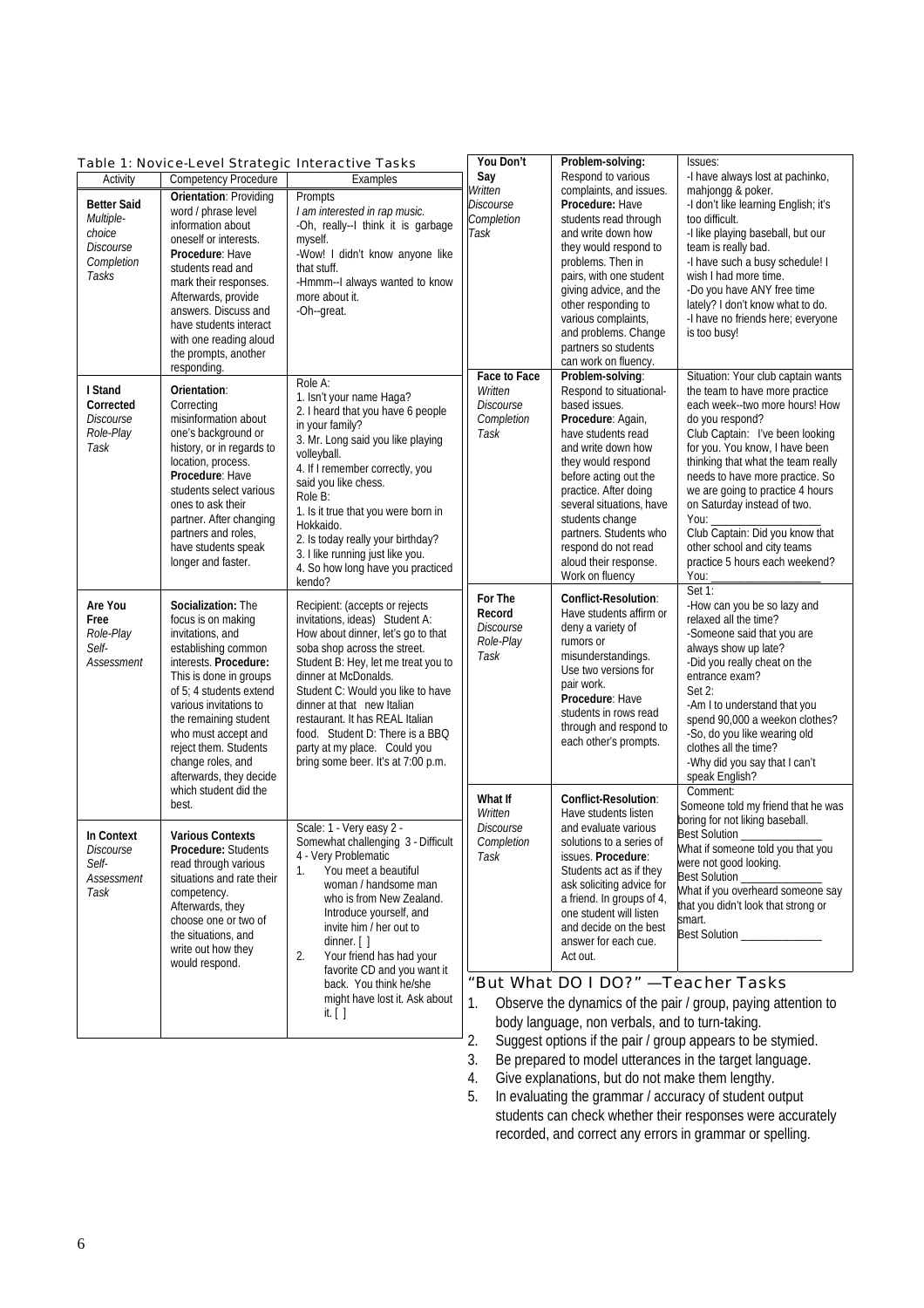| Activity            | Competency<br>Procedure                        | Examples                                                       |
|---------------------|------------------------------------------------|----------------------------------------------------------------|
| We Believe          | <b>Orientation: Providing</b>                  | Jerry Fostrum, from New                                        |
| Written             | word / phrase level                            | York City, writes: "Many                                       |
| Discourse           | information about                              | people think sumo is the                                       |
| Completion<br>Tasks | various issues and<br>ideas.                   | national sport of Japan.<br>Therefore, don't you think it      |
|                     | Procedure: Students                            | should be limited to just                                      |
|                     | in pairs decide on they                        | Japanese participants?"                                        |
|                     | would both would                               | Our response:                                                  |
|                     | respond to a list of                           |                                                                |
|                     | comments from people                           | Carlos Servito (Manila,                                        |
|                     | abroad. Afterwards,                            | Philippines): "I think baseball                                |
|                     | students change                                | is not all that interesting. I                                 |
|                     | partners, chose if who                         | am puzzled why Japanese                                        |
|                     | reads and who                                  | like it so much."                                              |
|                     | responds, and work on<br>their oral responses. | Our response:                                                  |
| Do's and            | Orientation:                                   | Prompts concerning                                             |
| Don'ts              | Correcting                                     | Japanese food:                                                 |
| Oral                | misinformation about                           | 1. Japanese put a lot of                                       |
| Discourse           | some aspect in                                 | ketchup on natto.                                              |
| Completion          | Japanese life and                              | 2. I heard most Japanese                                       |
| Tasks               | culture.                                       | have five bowls of <i>miso</i> soup                            |
|                     | Procedure: Have one                            | in the morning.                                                |
|                     | row of students read                           | 3. Always put salt on your                                     |
|                     | out the following                              | sashimi.                                                       |
|                     | comments to their                              | 4. Make lots of noise when                                     |
|                     | partners (who is not                           | you are eating udon or steak;                                  |
|                     | allowed to see the                             | it's normal.                                                   |
|                     | prompt). Students<br>read and write down       | 5. Always eat half of what is<br>put on your plate; otherwise, |
|                     | what their partners                            | people will think you eat like                                 |
|                     | says.                                          | a pig.                                                         |
| <b>How About</b>    | Socialization: The                             | Classmate: (Jim Cook,                                          |
|                     | focus is on responding                         | American, 19)                                                  |
| Discourse Role-     | to invitations and                             | Comment: "Say I heard that                                     |
| Play Tasks          | ideas.                                         | many families like to get                                      |
|                     | <b>Procedure: This is</b>                      | together during Shogatsu and                                   |
|                     | done in groups of 3;                           | go to three temples. Can I                                     |
|                     | one student is a reader                        | join you and your family?"                                     |
|                     | and decides which                              | --Student Response--                                           |
|                     | response is best.                              | <b>Comment:</b> "It would be                                   |
|                     |                                                | such a wonderful opportunity                                   |
|                     |                                                | to go with someone's family--<br>and to videotape everthing    |
|                     |                                                | too!"                                                          |
|                     |                                                | --Student Response--                                           |
| Explain It          | Socialization: The                             | Susan Heverston, New                                           |
| Again               | idea here is that                              | Zealand, JET at Fukui High.                                    |
|                     | students will try to help                      | 1. "I like to learn a Japanese                                 |
| Oral                | a foreigner out by                             | game to impress my friends.                                    |
| Discourse           | expaining the                                  | Some friend tried to tell me,                                  |
| Completion          | background of some                             | but I just didn't understand.                                  |
| Tasks               | game, cultural                                 | What do you think is the                                       |
|                     | convention, concept,                           | easiest game, and can you                                      |
|                     | etc.<br>Procedure: Teachers                    | teach me?"<br>Bill Hapner, British,                            |
|                     | read a loud a situation                        | businessman, Tokyo.                                            |
|                     | to a group of students                         | 2. "I just can't understand                                    |
|                     | who then state                                 | which game is harder:                                          |
|                     | how they would                                 | Gomokunaraabe or Igo, and                                      |
|                     | respond. This can also                         | why?"                                                          |
|                     | be done on tape with                           | Richard Nichols, 34,                                           |
|                     | students giving their                          | American Tourist.                                              |
|                     | best response.                                 | 3. "A friend of mine said that                                 |
|                     |                                                | video games are very bad for                                   |
|                     |                                                | Japanese children since they                                   |
|                     |                                                | learn nothing from them. He                                    |
|                     |                                                | said that traditional games                                    |
|                     |                                                | teach children how to think.                                   |

|                   |                         | How do you feel about this."       |
|-------------------|-------------------------|------------------------------------|
| Paired            | Problem-solving:        | Scene 1                            |
| <b>Gambits</b>    | Procedure: In groups    | American Friend                    |
|                   | of five, students read  |                                    |
| Discourse Self-   |                         | Role A                             |
| Assessment        | through various         | You know, I think you              |
| Tasks             | situations              | should meet my                     |
|                   | and rate how they       | <b>Isister</b>                     |
|                   | would do,               | /brother]. He / she is             |
|                   | giving reasons.         | very lonely. I know                |
|                   | <b>Students</b>         | you                                |
|                   | then choose one         | could make him / her               |
|                   | person to act out how   | very happy.                        |
|                   | he/she would roleplay   | Your                               |
|                   | the situation.          | response:_______[]                 |
|                   |                         | Scale: 1 - Very easy               |
|                   |                         | 2 - Somewhat challenging           |
|                   |                         | 3 - Difficult 4 - Very Problematic |
|                   |                         |                                    |
|                   |                         | It would really mean a lot to      |
|                   |                         | her/him if you could go out for    |
|                   |                         | a movie and dinner.                |
|                   |                         | Your response:                     |
|                   |                         | $\Box$                             |
|                   |                         | Scale: 1 - Very easy               |
|                   |                         | 2 - Somewhat challenging           |
|                   |                         | 3 - Difficult 4 - Very Problematic |
| Perhaps           | Problem-solving:        | 1. Your home stay family           |
| <b>Its Best</b>   | Present students        | keeps taking you to                |
| Multiple-choice   | various intercultural   | parks, (they love parks), but      |
| Discourse         | issues and optional     | you find this boring.              |
| Completion        | responses. Also give    | Say nothing because<br>A)          |
| Task              | students a chance to    | whatever you might                 |
| &                 | state how they would    | would be                           |
| Written           |                         | say                                |
|                   | initiate or respond to  | insulting.                         |
| Discourse         | the given option.       | B)<br>Leave a written note         |
| Completion        | Procedure: Have         | about your feelings.               |
| Task              | studentsread through    | Say that you don't like<br>C)      |
|                   | the various options,    | parks.                             |
|                   | marking the best        | Suggest an idea of<br>D)           |
|                   | response, as well as    | visiting a museum.                 |
|                   | writing down what they  | Give various excuses<br>E)         |
|                   | would say/write in that | for not going; find other          |
|                   | situation.              | people who will take               |
|                   |                         | you where you want to              |
|                   |                         | qo                                 |
|                   |                         | Have the son/daughter<br>F)        |
|                   |                         | relay your feelings                |
|                   |                         | My oral / written comment          |
|                   |                         | would be                           |
| <b>You Should</b> |                         | Version 1                          |
|                   | Conflict-Resolution:    |                                    |
| <b>Have Said</b>  | The aim here is to      | Someone calls you a cheater        |
|                   | have students           | during a ball game. But you        |
|                   | understand various      | didn't cheat. So you say: "/       |
| Written           | inappropriate replies   | am VERY sorry. I better            |
| Discourse         | and to give better      | leave."                            |
| Completion        | ones.                   | Should have said:                  |
| Task              | Procedure: Have         |                                    |
|                   | students in pairs, find | Your best friend from              |
|                   | out how their partner   | Canada doesn't like the way        |
|                   | would respond better    | you explain the rules to           |
|                   | to the prompts. There   | shogi, so you say: "FINE! If       |
|                   | are 2                   | you DON'T like the way I           |
|                   | versions, one for each  | explain, find another              |
|                   | student.                | teacher." Should have said:        |
|                   |                         |                                    |
|                   |                         |                                    |

These can then be turned into the teacher who can then identify common problems and have various examples to refer to in lectures. This paper examines the speech act of apology occurring in non-synchronous computer-mediated communication among people of different cultural backgrounds. Cohen, Olshtain, and Rosenstein (1986), Olshtain (1989), Trosborg (1994) found that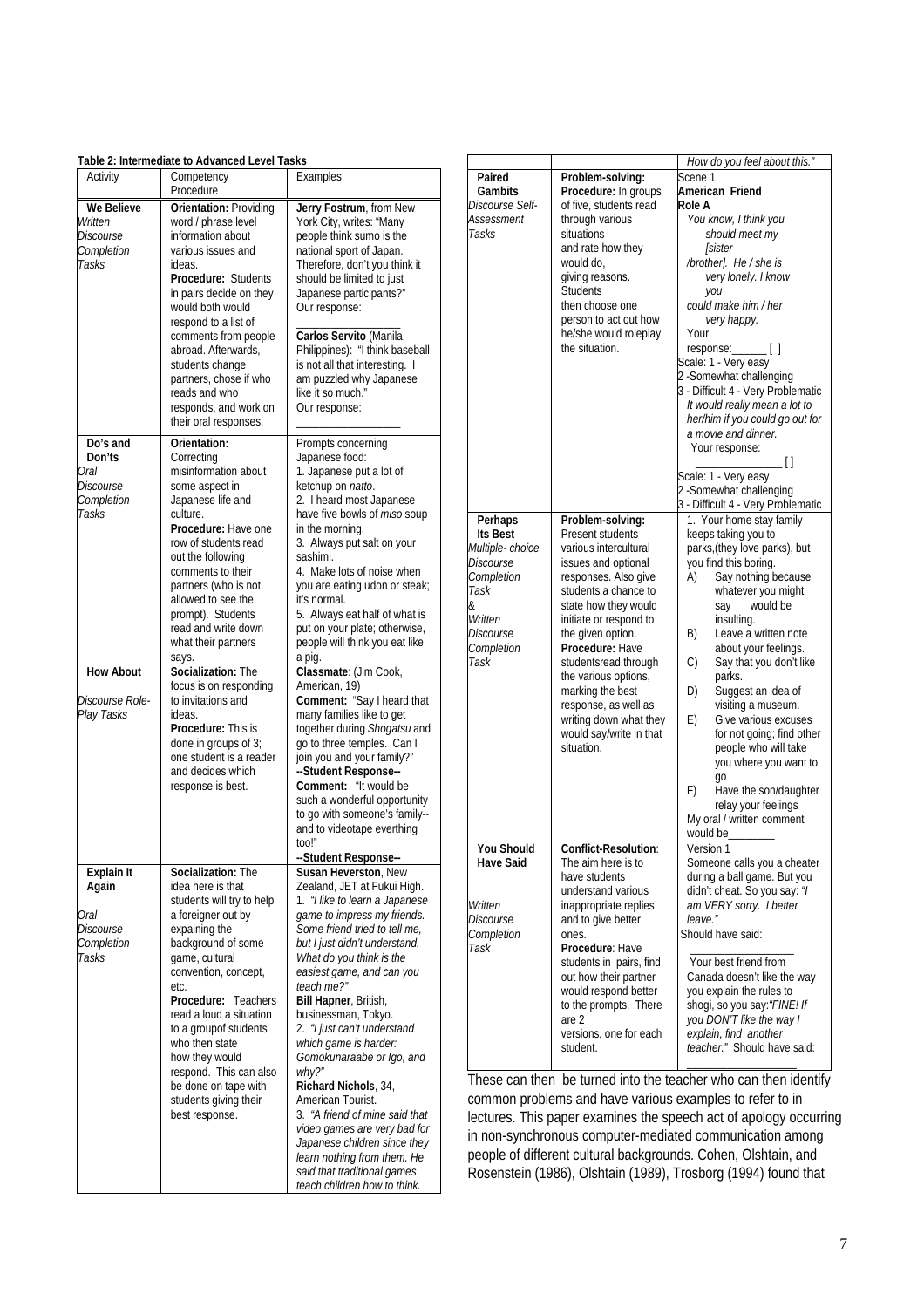there were not many differences in main apology strategies but this finding can be attributed to that fact that the groups under study were from similar cultural backgrounds. On the other hand, one will find more variation when one compares two groups from distance cultures. Kasper, Maeshiba, Ross, and Yoshinaga (1996) examined transfer and proficiency of apologies between Japanese students of English at intermediate and advanced levels, native speakers of Japanese, and native speakers of English at two different universities in Hawaii. This study showed an overall agreement on the perception of the context. However, status differential between the speaker and the interlocutor produced different apology strategies. The Japanese native speakers and both of the subject groups who were learning English apologized less strongly by not using as many up-graders. Twice as many advanced learners of English intensified their apology as compared to the intermediate learners. Advanced learners and native English speakers offered repair in the "food on the customer" context much more readily than the other two groups. This may suggest that the advanced learners, who have spent more time in the target culture, may have developed more native like pragmatic ability.

Writing Your Own Strategic Interactive

Tasks and Gambits

**Table 3. Influence of Pragmatic Aspects** 

| <b>Tension</b>                                 | Ambiguity                                                | <b>Roles</b>                                       | <b>Misunderstan</b><br>dings        | Context                 |
|------------------------------------------------|----------------------------------------------------------|----------------------------------------------------|-------------------------------------|-------------------------|
| Emotion,<br>passion                            | Evidential<br>meaning                                    | Role expectation                                   | Socioling-<br>uistic                | Cultural                |
| Commit-ment                                    | Irrelevancy<br>claims                                    | <b>Respons-ibilities</b><br>-Acceptance<br>-Denial | Lexical                             | Sub-cultural            |
| Evaluation<br><b>Compli-ments</b><br>Criticism | <b>Assump-tions</b>                                      | <b>Stereotypes</b><br>-Positive<br>-Negative       | <b>Semantic</b>                     | Institu-tional<br>norms |
| Apprehen-sion<br>Challenges<br>Support         | <b>Attitudes</b><br><b>Sincere</b><br><b>Trustworthy</b> | Status of<br>speakers                              | Implicit<br>discourse<br>norms      | Climate                 |
| <b>Requests</b><br>-Indirect<br>-Direct        | Fragmented<br>speech                                     | Competitive<br>Cooperative                         | <b>Misinterpretat</b> Group<br>ions | atmosphere              |
| Confirmation<br>-Rumors<br>-Heresy             | Environmental<br>factors                                 | <b>Simple</b><br>Complex                           | <b>Phonetic</b><br>triggers         | Leadership<br>factors   |
| <b>Obligation</b><br>-Promises                 | Nonverbal<br>communication                               | Personality<br>-Insular<br>-Socialized             | Code-<br>switching                  | <b>Security</b>         |
| Competency                                     | Irony / humor                                            | <b>Relationships</b>                               | Pragmatic                           | <b>Perceptions</b>      |

**Issue 1. Being mindful of pragmatic influences:** Be aware that any of the five pragmatic aspects can influence dialogues. Adapting textbook dialogues (or writing your own) should take into consideration some of the above elements.

**Issue 2. The Appropriate Context:** Identify a realistic situation that your students could have involving a foreigner, situations that would be familiar, meaningful and realistic. In the real world, Japanese students rarely would speak English to each other except for situations like English clubs meetings; therefore, it seemed logical to have situations based on four intercultural contexts (a) orientation (in which students ask for directions, or help foreigners in some manner), (b) socialization, (c) problemsolving, and (d) conflict resolution.

**Issue 3. Variety.** Include diverse questions and opinions in your gambits, see Table 4 for 27 ways of asking questions, and Table 5 for six kinds of opinions.

**Table 4: 27 Ways of Asking Questions** 

|       | $1900 - 1.21$ wave of Abulue Quebuons |      |       |       |        |       |
|-------|---------------------------------------|------|-------|-------|--------|-------|
| Can   | Could                                 | Will | Would | Shall | Should | May   |
| Why   | Do                                    | Did  | Does  | Who   | What   | Might |
| Which | When                                  | How  | Where | Must  | Has    | Have  |
| Am    | Is                                    | Are  | Was   | Had   | Were   |       |

**Table 5: Six Kinds of Opinions**

| <u>UNIV VI VIA INIIUJ VI VNIHIVIIJ</u> |                                                            |
|----------------------------------------|------------------------------------------------------------|
| Comparison -                           | "I think Osaka is a better place to live than Tokyo."      |
| contrast:                              |                                                            |
| Critical                               | "Tokyo is a terrible place to live."                       |
| observations:                          | "I will never learn Japanese."                             |
| Complimentary:                         | "You have a BEAUTIFUL girlfriend."                         |
|                                        | "Your mother is SO nice."                                  |
| Educated                               | "It should take 5 hours to go to Osaka."                   |
| Guesses:                               | "I think it costs 5,000 yen, but you will really like it." |
| Preferences:                           | "I like to go to the park before lunch."                   |
| Assumptions:                           | "I think you are the kind of guy who likes spicy food."    |

**Issue 4. Include primary, secondary, and complementary acts.**  Gradually introduce in your gambits various expressions that are used in daily interactions, stallers (umm.....well.... I don't know about that.), boosters (Oh, for heaven's SAKE), checks (Now....what did you say again?).

**Issue 5. Grammar:** Identify specific language forms that the tasks will address.

**Issue 6. Pilot:** Be ready to experiment and to change tasks several times with different kinds of students. Do not necessarily make changes after the initial rehearsal but after several random reviews when students have become very familiar with the goals of the task. Ask for student input on the tasks that you implement. Interview students who have gone abroad or have contact with foreigners for real life situations. Keep an updated list of tasks and gambits that succeed and fail. Try to identify reasons why certain tasks or gabmits did not work.

**Issue 7. Introducing Conversational Strategies:** Many scenarios either ending too quickly or turning into an interrogative bout of questions and answers. I decided to emphasize conversational strategies, using the direct approach (Richards, 1990) of teaching fixed expressions. As Dornyei and Thurrel (1994) maintain, "polished conversationalists are in command of hundreds of such phrases and use them, for example to break smoothly into a conversation, to hold the listener's interest, to change the subject, to react to what others say, and to step elegantly out of the conversation when they wish" (p. 41).

#### Conclusion

In conclusion, I found using SI-based activities made my class far more interactive and interesting. It allowed me to put aside the shopping list of functions and conversational routines that textbooks offer and allowed me to lead my students into some real conversations.

*Robert Long is co-editor of JALT's* The Language Teacher *and coordinator of the Crossing Cultures (forming) SIG. He can be contacted at* [long@dhs.kyutech.ac.jp](mailto:long@dhs.kyutech.ac.jp)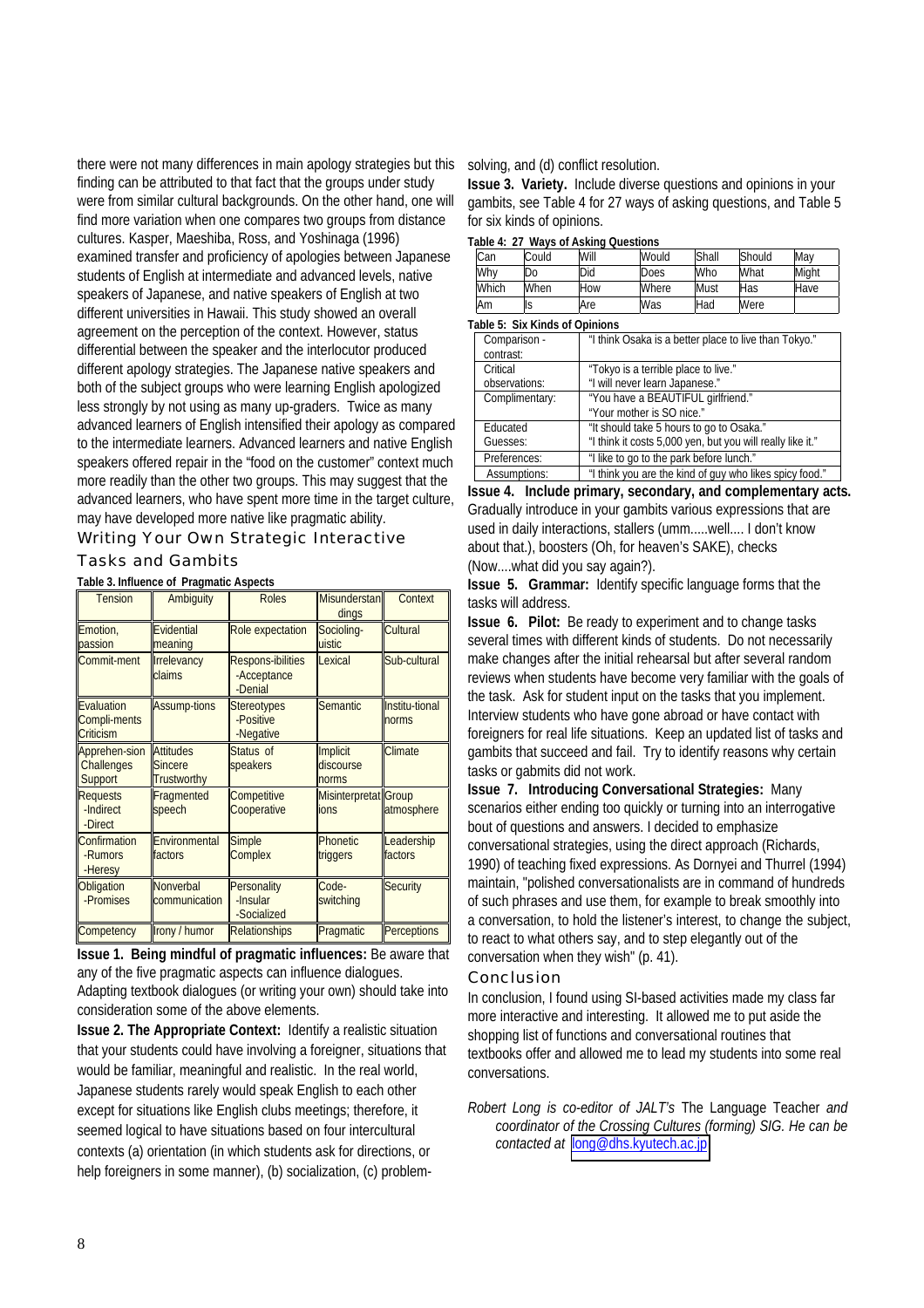## CONFERENCE WATCH

### *PRAGMATICS SIG AT PAC3 at JALT 2001 Featured Events*



#### *Saturday: November 24 24* SIG sponsored FORUM: "Acquisition of Pragmatics"

#### [15:00-16:45 at AIM 3B]

Moderator: Megumi Kawate-Mierzejewska Mariko Achiba Ken Rose Donna Tatsuki

Sayoko Yamashita & Martin Willis Discussant: Gabriele Kasper

#### SIG SPONSORED SPEAKER:

Gabriele Kasper, U of H at Manoa "Can pragmatics be learnt in foreign language classrooms? [17:00-17:45 at AIM 3B] PRAGMATICS SIG SWAP MEET: [18:00-18:45, AIM 3B] Moderator: Donna Tatsuki

#### *Sunday, November 25 25*

PRAGMATICS COLLOQUIUM: "Pragmatics and its pedagogical application" [9:00-10:45 at Rm 33A] Moderator: Sayoko Yamashita Akemi Fu Keiko Sato Megumi Kawate-Mierzejewska Discussant: Donna Tatsuki PRAG SIG AGM

#### (Annual General Meeting)

[11:00-11:45 in the VIP Room!] \*Officers, please prepare for the annual reports! \*Pragmatics SIG members, please bring your friends to the meeting and let them sign up!

## *Conference Report:*

8<sup>th</sup> International Conference on Cross- Cultural Communication at Hong Kong Baptist University by Brent Poole

This conference was held in HKSAR at Hong Kong Baptist University on July 24-28, 2001. There were approximately 250 presentations scheduled and participants came from every corner of the world. On the first day, a cyclone that had swept through Southern China resulted in the government hoisting a warning that virtually shut down the city including the conference. Like the participants, there were a great variety of topics that were presented. This being a pragmatics journal, this article will highlight three presentations for the like-minded.

Broadening Language use Options in Formal Discourse: The Malaysian Experience

Rodolfo Jacobson who is from the University of Texas at San Antonio gave a presentation on code switching practices in formal contexts in Malaysia. It was argued that Malaysian code switching techniques are unique for several reasons. First, the behavior is unique in terms of code switching discourse in that it often occurs in more formal settings as opposed to being restricted to an informal medium of communication. Second, modes are best conceptualized by putting them on a continuum from individual insertion of words to long quotations. Hence, intersentential and intrasentential switches occur in formal contexts.

Third, formal settings such as hearings at the Higher Court, corporate meetings, and faculty meetings at universities are distinguished by the occurrence of the Malay and the English language. But this is contingent upon a host of factors such as: when the contextual interest are conducive to such language performance, when the interaction is among multi-ethnic individuals, or when the individuals involved in the interaction agree that switching is suitable. Moreover, the possibility of switching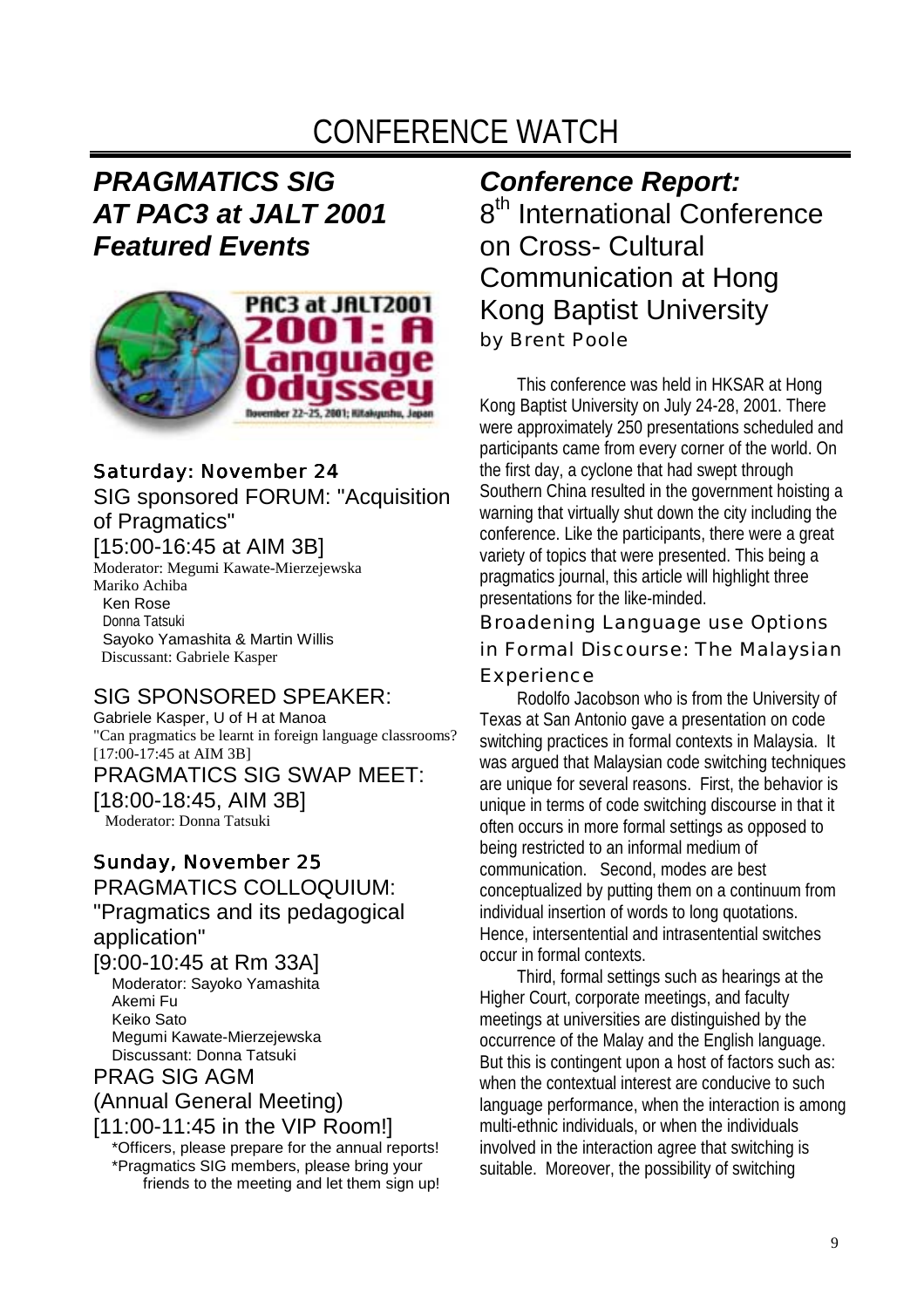behavior in formal contexts is a function of the individuals in the interaction. Staff members and meeting facilitators are constrained by the authorities in the power structure as well as in the areas of content that are addressed.

When the type of formal setting is taken into consideration, code-switching behavior was most flexible in faculty meetings at universities. There were more frequent clausal and phrasal embeddings in this setting as compared to others with the number of full sentences most evident when the Dean was serving as the chair of the meeting. Code switching in Malaysia does not seem to undermine the national language in that most of the speakers that were studied could produce monolingual utterances that indicated that they were proficient in both languages. Openings and Closings of State of the Nation Addresses: A Cross-Cultural Comparison

Mirjana N. Dedaic, who is a doctoral student at Georgetown University, talked about the openings and closings of three State of the Nation addresses. The public figures that were studied include: Nelson Mandela in South Africa, Bill Clinton in the United States, and Franjo Tudjman in Croatia. These speech events were analyzed in light of Goffman's framing and footing, discourse analysis, Wierzbicka's crosscultural pragmatics, Gumperz interactional linguistic analysis, and Lackoff's application of Gricean maxims. She examined the two most extreme parts of each opening and closing. Specifically, the initial statement and greeting in the opening of the speech as well as the statement that came after the farewell in the closing. The following paragraph will focus on one aspect of the opening. First, she looked at who each politician addressed as it relates to the level of formality. Tudjman addressed nine individuals or groups who were in the audience, Mandela lists seven, and Clinton five. Individuals who represent political components of certain areas of the power structure were first addressed by all three politicians. After this formalization of the greeting, all three politicians gave recognition to guests and members of the parliament. Tudjman's opening was found to be the most formal in that he also gave recognition to three other veins of the Croatian power structure. He was also more particular in his initial token of recognition. The reason for this seems to be twofold. The first factor, as one can imagine, is cultural and the second concerns itself with geo-political history.

#### A Contrastive Analysis of Hedges in Chinese and English Scientific Writings

Gao Xiaofang, who teaches at Normal University P.R. China, presented on the use of hedges in scientific journals. The data was rather limited in scope in that the researcher only used five journal articles in English and the same number in Chinese. She examined the articles using both a quantitative and qualitative approach. Insofar as the former is concerned, both groups used hedges but a great deal of differentiation was found. Of the 5 articles that were examined, the Chinese used 103 hedges as compared to the other group who used 457. The Chinese scientists tended to use hedges in the discussion and results section of the articles as compared to the English articles where they were more evenly distributed. The reason why there were fewer hedges in the introduction and materials and methods section may be due to L1 transfer and cultural differences. In relation to the latter it was argued that scientists, like teachers, in China are thought to know everything. One of the more salient qualitative differences was how each group used their hedges. The hedge 'this result suggests' (closest translation from Chinese) was used by both groups. However, scientists writing in English used it in conjunction with other hedges to add to their mitigating function. The Chinese writers tended to use the phrase in an isolated fashion usually not with other hedges. It was argued that Chinese writers didn't perceive this genre as a means of interaction and/or communication. If they used too many hedges, the reader may extrapolate that the research is too precarious. "They act more like authorities rather than researchers."

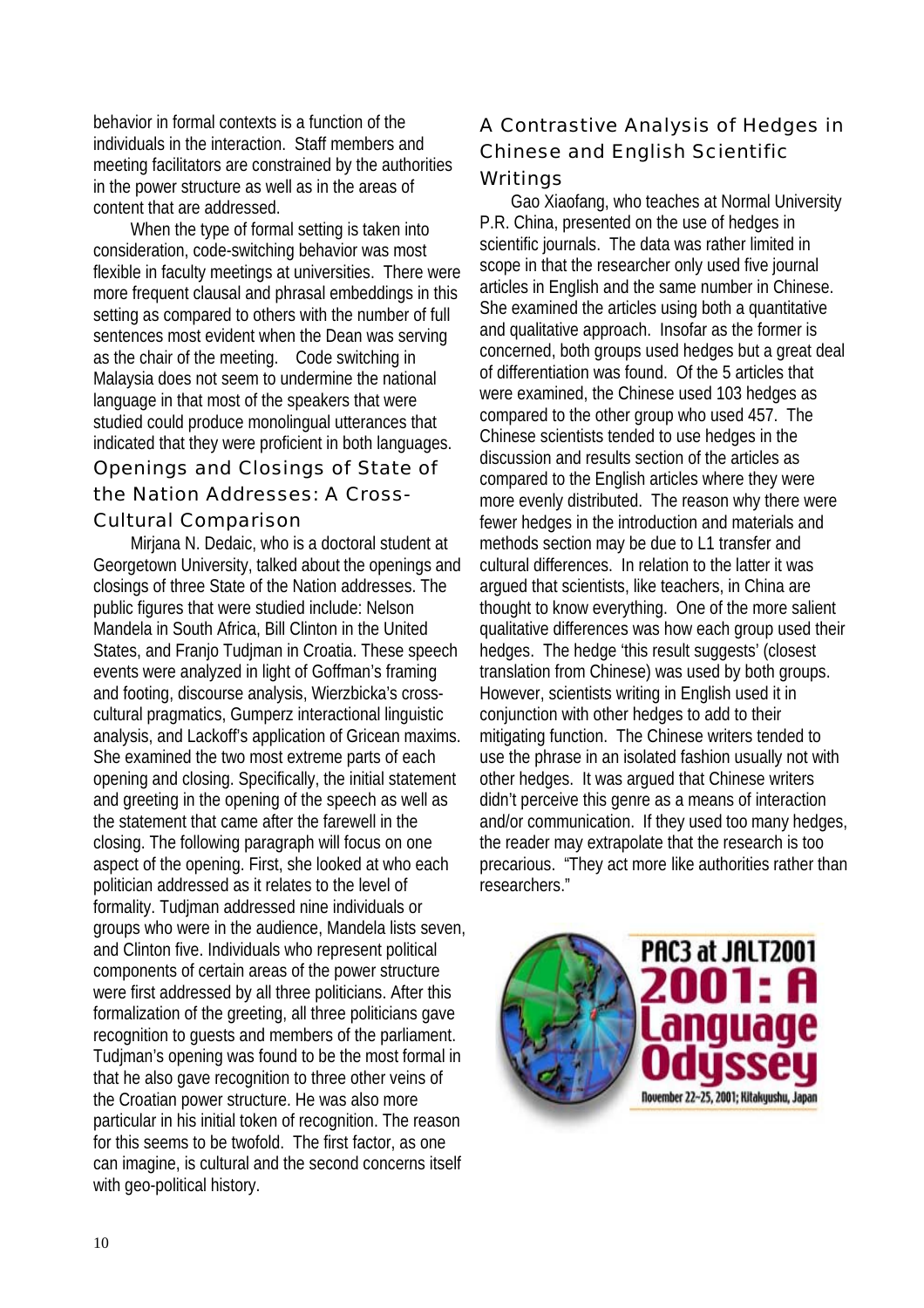## WEB WATCH

### Journal of Asian Pacific Communication 10:1 (2000) The concept of self and apology strategies

### in two cultures

#### *Keiko Okumura and Li Wei*

The speech act of apologizing aims at maintaining, restoring and enhancing interpersonal relationships. Most of the existing studies of apology in different languages and cultures follow the Brown and Levinson (1987) approach and describe apology as a 'negative politeness' strategy. In this paper, we study the use of apology by two groups of women from Japanese and British cultural backgrounds, in conjunction with an examination of the cultural conception of 'self'. Using both standard test (Twenty Statements Test, TST) and questionnaire data, we demonstrate that important differences exist in the self concept of the two groups, and these differences are reflected in and impact on the women's use of apologies in social interaction.

#### Facework in Chinese service encounters *Yuling Pan*

This study investigates politeness phenomena in Chinese service encounters, contrasting the use of face work in two types of service encounters: state-run vs. privately owned stores. I argue that politeness is a dynamic process, which involves participants' perception of a social setting and the assumed interpersonal relationship in a given situation. It is shown that social distance and the type of social relationship play an essential role in Chinese politeness behavior and that the use of face work in service encounters signals a change in discursive practice due to social and economic changes in China.

#### An analysis of the metaphorical usage of campaign slogans in the 1996 presidential campaign in Taiwan

#### *Jennifer M. Wei*

This paper explores a variety of metaphors notably, war, revenge, and a journey of spirituality awakening — used by the 1996 presidential and vice-presidential candidates in Taiwan. It uses the 1996 presidential election rhetoric as a case study to analyze how political ideologies; tactics and strategies are incorporated in metaphors in presidential slogans. It adopts Lakoff & Johnson (1980)'s proposal of metaphor as symbols that

orient our perception and influence how we structure our actions. Kennedy (1998)'s treaties on political rhetoric are introduced as theoretical background for further analysis, following a short sketch of the socio-political context of recent democratic developments in Taiwan. Studies of the election rhetoric, its contributions and limitations are then examined. Data for analysis were collected from newspapers, official memoranda and pamphlets available to the public over the campaign period, roughly from late January to late March in 1996. The results show overlaps and contrasts of metaphorical usage among the four sets of candidates. In conclusion, metaphorical usage not only orients the campaign style of the candidates but also shapes voters' perceptions.

#### Understanding Asian students' oral participation modes in American classrooms

#### *Jun Liu*

Second language acquisition (SLA) researchers have not adequately explored English as a Second Language (ESL) students' use of English in academic settings other than the language classroom. Social contexts of language learning, such as students' content course classrooms, affect not only the amount and the type of input learners receive, but also the extent to which learners are able to engage in meaningful real-life communication in the target language. An increasing educational concern in American academic settings is some ESL students' minimization of the importance of verbal communication in their content courses. To challenge the linguistic explanation of the inability of ESL students to adapt to active oral participation modes in their content courses, this study, by focusing on Asian graduate students in different majors in a US university, examined multiple pertinent factors affecting their oral participation modes via both classroom observations and interviews. Sociocultural, linguistic, cognitive, affective, and pedagogical/ environmental factors were found to influence these students' oral communication in their content courses, with socio-cultural factors exerting the largest influence on students' classroom reticence.

[http://www.benjamins.com/jbp/journals/Japc/Japc](http://www.benjamins.com/jbp/journals/Japc/Japc_101.html) [\\_101.html](http://www.benjamins.com/jbp/journals/Japc/Japc_101.html)